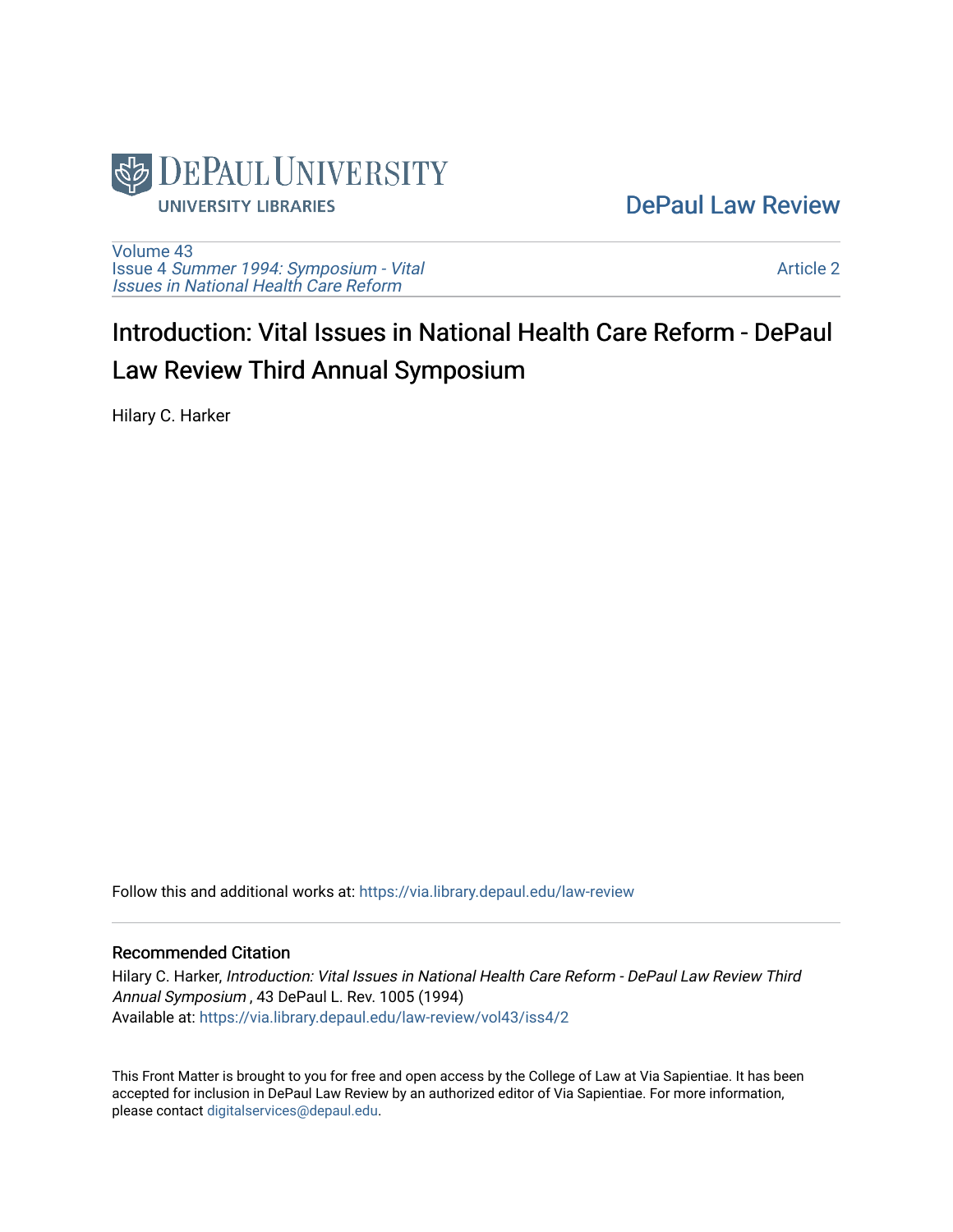## **SYMPOSIUM: VITAL ISSUES IN NATIONAL HEALTH CARE REFORM**

#### **INTRODUCTION**

On February **3,** 1994, the *DePaul Law Review* presented its third annual Symposium, entitled *Vital Issues in National Health Care Reform.* Prompted **by** the enormous significance of President Clinton's pledge to reform our nation's health care system and **by** the subsequently-proposed Health Security Act, the *DePaul Law Review* organized this conference. Gathering experts in the field of health care from various backgrounds and with different areas of expertise, the Symposium provided an opportunity for the participants to discuss and analyze several topics, both legal and political, that are central to reform.<sup>1</sup>

Because so many issues are vital to this reform process, it was not possible to address each in a one-day conference. Therefore, this Symposium focussed on four topics: enterprise liability, antitrust, the impact of reform on employers and the insurance industry, and the rights of disenfranchised consumers. The *DePaul Law Review* is proud to publish in this issue the articles of four of the Symposium participants: William M. Sage, Janet L. McDavid, Louise Trubek, and Anna Rappaport. Each article rests not only on firm theoretical underpinnings, but also contains observations and suggestions for practitioners, businesspeople, and citizens involved with or. concerned about health care reform. In that respect, the *DePaul Law Review* is confident that this particular issue will be useful not only to the legal community, but to the community at large.

In closing, the editors of the *DePaul Law Review* wish to thank each of the Symposium participants, especially those who contributed articles, as well as those who attended the conference. A special thanks goes to DePaul College of Law faculty members

**<sup>1.</sup>** New reform plans have been proposed in Congress since the time of the Symposium. These articles were written based on legislation proposed as of February 1994.